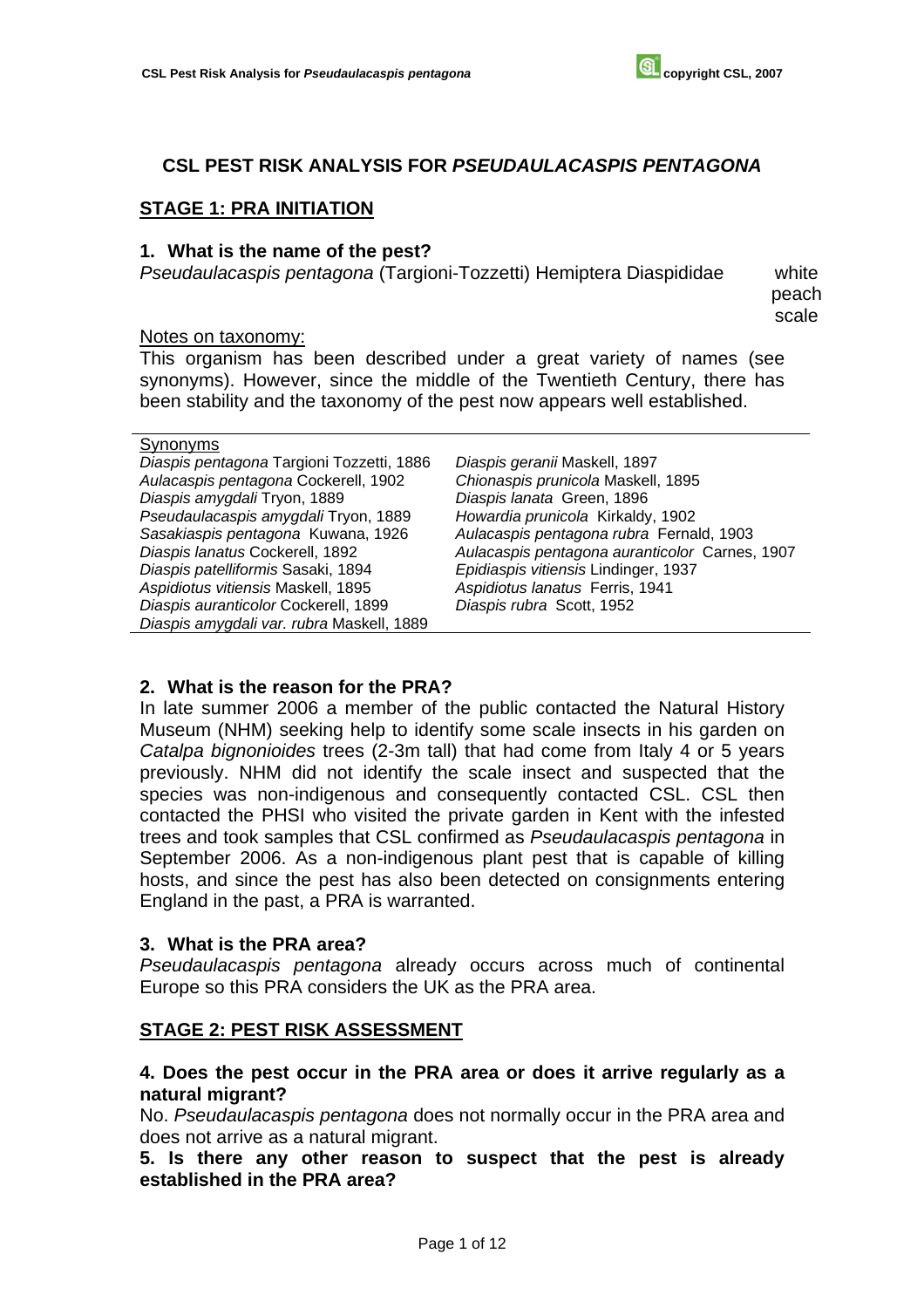Other than seeming to have established on a few trees in a single private garden in Kent, there is no reason to suspect that *P. pentagona* has established outdoors elsewhere in the UK.

In March 2006 *P. pentagona* was reported on potted plants growing in a polytunnel in a private garden in Oxfordshire. The plants had originated in the Netherlands four or five years previously. Options for appropriate pest management treatments were provided to the owners of the infested trees (CSL unpublished data).

# **6. What is the pest's status in the Plant Health Directive (Council Directive 2000/29/EC<sup>1</sup> ) ?**

*Pseudaulacaspis pentagona* is not listed in the EC Plant Health Directive.

# **7. What is the pest's list status in the European and Mediterranean Plant Protection Organisation (EPPO)?** (www.eppo.org)

 $EPPO |$  A1 regulated  $|$  No  $|$  A2 regulated List: I pest list pest list Action | list No Alert | No list

*Pseudaulacaspis pentagona* is not listed in any EPPO quarantine lists. It is worth noting that Belarus, Russia, Turkey, Ukraine and Chile list *P. pentagona*  as a quarantine pest (EPPO, 2005).

# **8. What are the pests' host plants?**

*Pseudaulacaspis pentagona* has a very wide range of major and minor hosts. A datasheet in the CABI Crop Protection Compendium (CABI, 2006) provides a comprehensive list. The list below includes key major species of commercial significance in the UK.

#### Major *Pseudaulacaspis pentagona* hosts grown in the UK

*Catalpa, Celtis* (nettle tree), *Euonymus* (spindle trees), *Ficus, Juglans* (walnuts), *Malus* (ornamental apple species), *Morus* (mulberry tree), *Nerium*  (oleander), *Philadelphus coronarius* (mock orange), *Prunus* spp., *Pyrus*  (pears), *Ribes* (currants), *Rubus* (blackberry, raspberry), *Sorbus* (rowan), *Vitis*  (grape).

### **9. What hosts are of economic and/or environmental importance in the PRA area?**

All species listed in 8. are of economic importance in the UK.

# **10. If the pest needs a vector, is it present in the PRA area?**

No vector is required. This is a free-living organism.

 $\overline{a}$ 

# **11. What is the pest's present geographical distribution?**

**<sup>1</sup>** http://europa.eu.int/eur-lex/en/consleg/pdf/2000/en\_2000L0029\_do\_001.pdf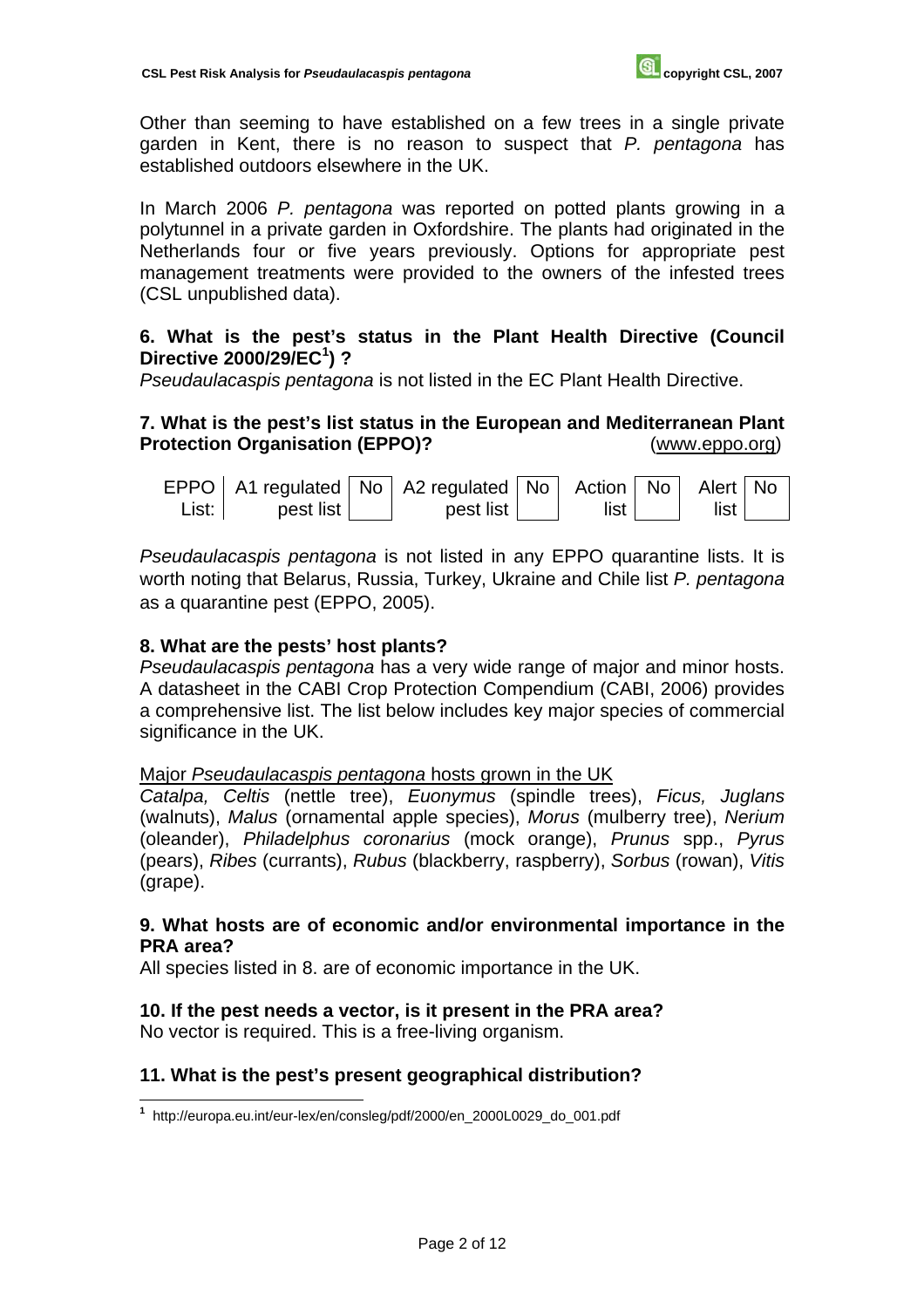A detailed description of the global distribution of *Pseudaulacaspis pentagona* is provided in EPPO (2005) and CABI (2006). A summary is provided in Table 1.

|                         | <b>Table 1:</b> Distribution of Pseudaulacaspis pentagona                                                                                                                                                                                                                                                                                                                                                                                                                                                                                                                                                                                                                                                   |
|-------------------------|-------------------------------------------------------------------------------------------------------------------------------------------------------------------------------------------------------------------------------------------------------------------------------------------------------------------------------------------------------------------------------------------------------------------------------------------------------------------------------------------------------------------------------------------------------------------------------------------------------------------------------------------------------------------------------------------------------------|
| North America:          | USA (mainly in eastern states from Maine to Florida, but also<br>elsewhere).                                                                                                                                                                                                                                                                                                                                                                                                                                                                                                                                                                                                                                |
| <b>Central America:</b> | Antigua and Barbuda, Bahamas, Barbados, Bermuda, Costa<br>Rica, Cuba, Dominica, Dominican Republic, Guadeloupe, Haiti,<br>Honduras, Jamaica, Netherlands Antilles, Panama, Puerto<br>Rico, St Kitts-Nevis, St Vincent and the Grenadines, Trinidad<br>and Tobago, Virgin Islands (US)                                                                                                                                                                                                                                                                                                                                                                                                                       |
| South America:          | Argentina, Bolivia, Brazil, Colombia, Peru, Suriname, Uruguay,<br>Venezuela                                                                                                                                                                                                                                                                                                                                                                                                                                                                                                                                                                                                                                 |
| Europe:                 | Azerbaijan, Bulgaria, France, Georgia, Germany, Greece,<br>Hungary, Italy, Macedonia, Malta, Netherlands, Portugal,<br>Russia, Serbia and Montenegro, Spain, Switzerland, Turkey,<br>Ukraine                                                                                                                                                                                                                                                                                                                                                                                                                                                                                                                |
| Africa:                 | Cape Verde, Egypt, Ghana, Madagascar, Malawi, Mauritius,<br>Reunion, Saint Helena, Sao Tome & Principe, Seychelles,<br>South Africa, Tanzania, Zimbabwe                                                                                                                                                                                                                                                                                                                                                                                                                                                                                                                                                     |
| Asia:                   | Brunei Darussalam, China, India, Indonesia, Iran, Iraq, Israel,<br>Japan, N Korea, S Korea, Malaysia, Maldives, Nepal,<br>Philippines, Sri Lanka, Syria, Taiwan, Vietnam                                                                                                                                                                                                                                                                                                                                                                                                                                                                                                                                    |
| Oceania:                | Australia, Fiji, Guam, Micronesia, New Caledonia, Norfolk<br>Island, Northern Mariana Islands, Palau, Papua New Guinea,<br>Samoa, Solomon Islands, Tonga, Vanuatu, Wallis and Futuna<br>Islands<br>$\blacksquare$ $\blacksquare$ $\blacksquare$ $\blacksquare$ $\blacksquare$ $\blacksquare$ $\blacksquare$ $\blacksquare$ $\blacksquare$ $\blacksquare$ $\blacksquare$ $\blacksquare$ $\blacksquare$ $\blacksquare$ $\blacksquare$ $\blacksquare$ $\blacksquare$ $\blacksquare$ $\blacksquare$ $\blacksquare$ $\blacksquare$ $\blacksquare$ $\blacksquare$ $\blacksquare$ $\blacksquare$ $\blacksquare$ $\blacksquare$ $\blacksquare$ $\blacksquare$ $\blacksquare$ $\blacksquare$ $\blacks$<br>$\sqrt{2}$ |

Sources: EPPO (2005) and CABI (2006).

*P. pentagona* originated in eastern Asia. It was accidentally introduced to Italy in the nineteenth century, and has now spread to all major continents. In the past 20 years it has spread northwards outdoors in Europe, perhaps as a result of climate change (CABI, 2006). The reported occurrences of *P. pentagona* in New Zealand and the UK by CABI (2006) is erroneous (EPPO, 2005; CSL file note).

In colder countries, e.g. Sweden, *P. pentagona* only lives in protected environments i.e. glasshouses.

# 12. How likely is the pest to enter the PRA area<sup>2</sup>?



*Pseudaulacaspis pentagona* has been detected in consignments imported into England & Wales on a number of occasions. Table 2 provides details.

<sup>&</sup>lt;sup>2</sup> Pest entry includes an assessment of the likelihood of transfer to a suitable host (ISPM No. 11, FAO, Rome)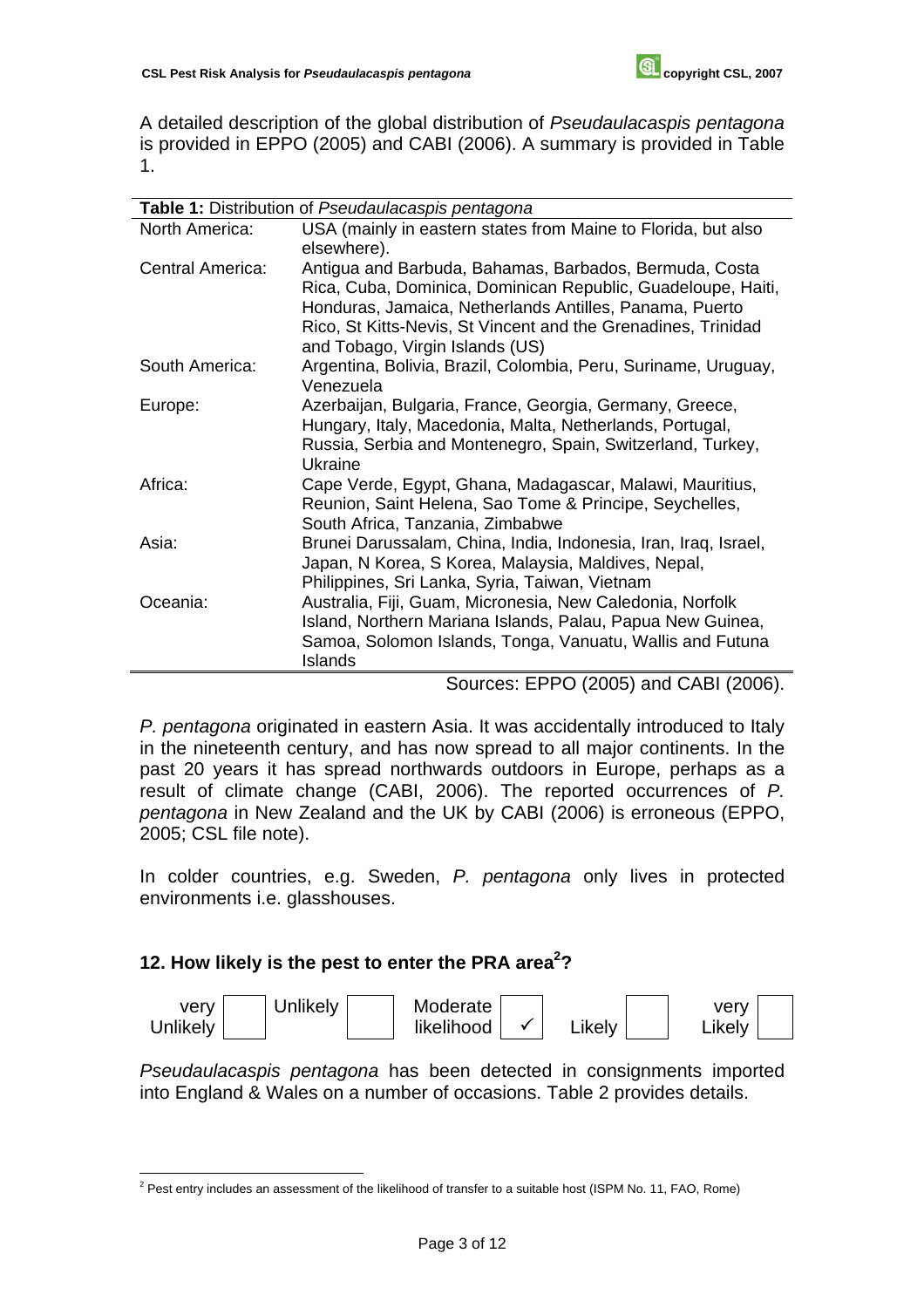The likelihood that individuals that enter the UK on fruit could transfer to another host is very low. However, a growing plant infested with *P. pentagona* is more likely to be planted or positioned relatively close to other potential hosts, for example at a nursery or in a garden, enabling transfer to another host. Scale insects can also be difficult to detect.

| Table 2: CSL records of Pseudaulacaspis pentagona identifications |                                  |                   |                    |  |  |
|-------------------------------------------------------------------|----------------------------------|-------------------|--------------------|--|--|
| Date received Host                                                |                                  | Country of origin |                    |  |  |
| 27-Mar-96                                                         | Plumeria rubra                   | Leaves            | Sri Lanka          |  |  |
| 12-Jul-96                                                         | Codiaeum                         | Leaves            | <b>Netherlands</b> |  |  |
| 24-Jul-98                                                         | Prunus persica                   | Fruit             | unknown            |  |  |
| 10-May-00                                                         | unknown                          | Fruit             | Italy              |  |  |
| 12-Nov-01                                                         | Plumeria rubra                   | Leaves            | Netherlands        |  |  |
| 25-Apr-03                                                         | Cycas                            | Leaves            | South Africa       |  |  |
| 12-Dec-03                                                         | Actinidia                        | Fruit             | Greece             |  |  |
| 15-Nov-05                                                         | Actinidia                        | Fruit             | Greece             |  |  |
| 13-Dec-05                                                         | Actinidia                        | Fruit             | unknown            |  |  |
| 02-Mar-06                                                         | Prunus persica                   | <b>Stems</b>      | <b>Netherlands</b> |  |  |
| 31-Mar-06                                                         | Prunus persica                   | <b>Stems</b>      | <b>Netherlands</b> |  |  |
| 05-Jul-06                                                         | Morus nigra                      | <b>Stems</b>      | unknown $(*)$      |  |  |
| 12-Sep-06                                                         | Catalpa bignonioides Twig/branch |                   | Italy $(**)$       |  |  |
| 17-Oct-06                                                         | Actinidia sinensis               | Fruit             | China              |  |  |

(\*) A sample was taken from an infested *Morus nigra* growing abroad (Switzerland?) and brought back to the UK, where the sample was sent to CSL to identify the pest (C. Malumphy, pers. comm.).

(\*\*) Detected after 4 or 5 years in the UK (see 2.).

#### **13. How likely is the pest to establish outdoors in the PRA area?**

| verv     |          | Moderate   |        | verv   |  |
|----------|----------|------------|--------|--------|--|
| Unlikely | Jnlikely | likelihood | ∟ikelv | ∟ikelv |  |

Hosts occur widely across the PRA area. Determining whether suitable environmental conditions, especially climate, occur within the PRA is a good indicator of whether establishment is likely.

Within its existing geographic range *P. pentagona* has from one to four generations per year, depending upon climate. In cold countries adult females overwinter and can survive temperatures as low as -20 $\mathrm{^{\circ}C}$  although there is high mortality at such temperatures. Mild UK winters are not likely to be a barrier that inhibits establishment. Establishment success will depend upon whether sufficient thermal energy accumulates during the UK spring and summer.

Several workers have examined the thermal biology of *P. pentagona,* e.g. Ball (1980), Gurkan (1982), Park & Kim (1990), Erkilic & Uygun (1997), Mazzoni & Cravedi (1999), Kozar & Benedicty (2004) and Takeda (2004). Based on Ball (1980) the threshold temperature  $(T_0)$  for egg development is approximately 10°C, with an accumulated temperature of 48 degree days (DD) above  $(T_0)$ required for egg hatch.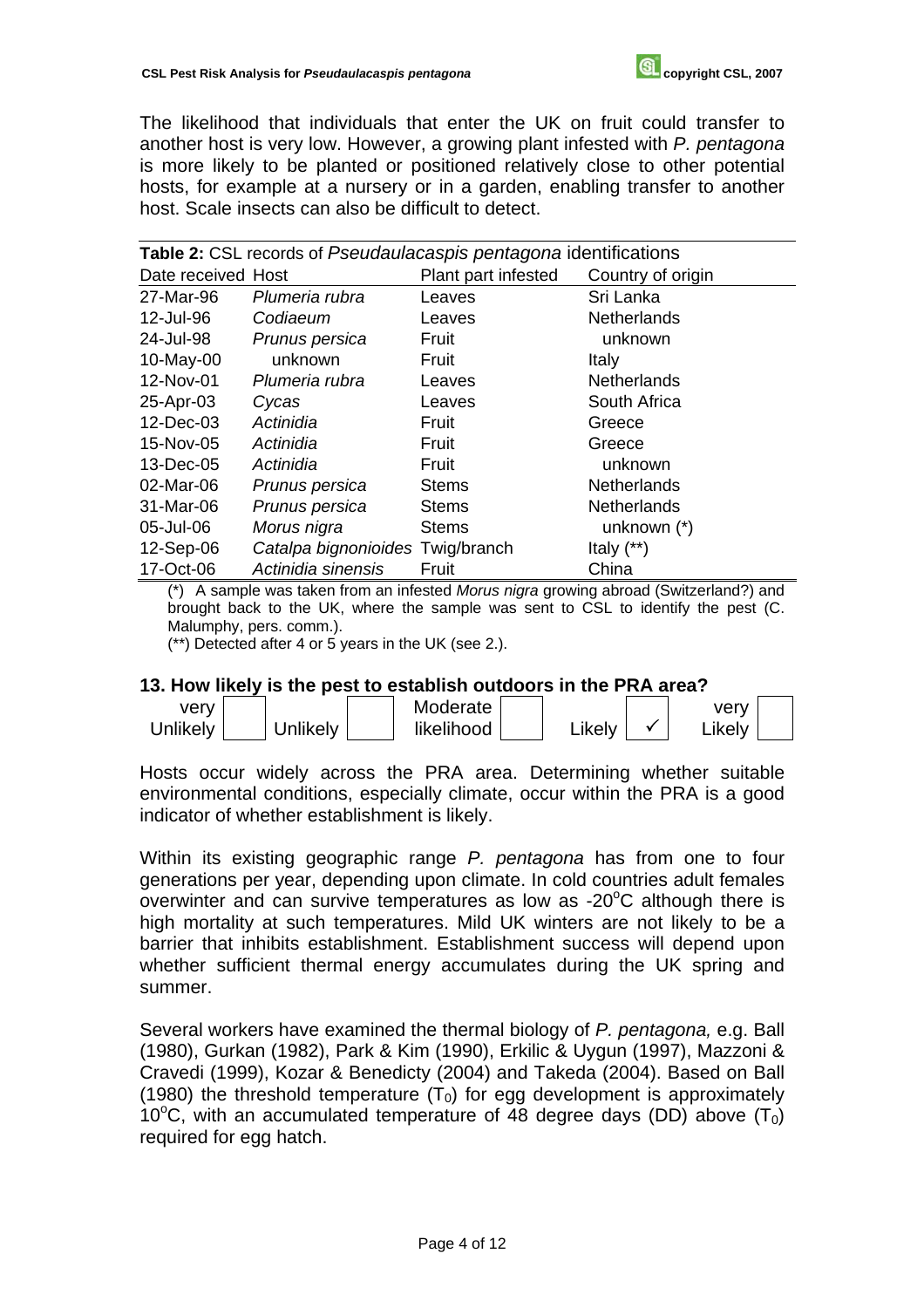Erkilic & Uygun (1997) calculated the threshold temperature for development of larval stages as  $9.8^{\circ}$ C, close to the threshold of 10.3  $^{\circ}$ C calculated by Park & Kim (1990) although Park & Kim had used a simple linear regression technique whereas Erkilic & Uygun (1997) used a more sophisticated logarithmic technique. Erkilic & Uygun (1997) measured the development time required for all life stages, except the egg, at four fixed temperatures. From such data, the  $T_0$  for each life stage can be determined. When combined with results from Ball (1980) a  $T_0$  and accumulated temperature required for development from egg to oviposition can be determined (Annex 1).

Annex 1 calculates the threshold temperature for development from egg to adult females, capable of oviposition, as approximately  $9.7^{\circ}$ C, with 714 DD required to complete such development. Based on such requirements, one generation would be possible each year outdoors in the UK, with development occurring between mid-May and the end of September.

The infested hosts (*Catalpa bignonioides*) in Kent have been infested for between 4 or 5 years, since being supplied from Italy, providing further evidence that establishment in the UK is possible.

### **14. How likely is the pest to establish in protected environments in the PRA area?**



*Pseudaulacaspis pentagona* is known as a glasshouse pest in colder countries e.g. Sweden (CABI, 2006). Temperatures found in unheated UK glasshouses indicate that two generations would be possible each year, whilst in heated glasshouses, with temperatures typically between 10 $\mathrm{^{\circ}C}$  and 30 $\mathrm{^{\circ}C}$ , four generations would be possible (unpublished CSL data). Ornamental hosts maintained in glasshouses and conservatories could be at risk.

The occurrence of *P. pentagona* in a polytunnel in Oxfordshire, perhaps surviving for 4 or 5 years since the plants were brought from the Netherlands provides evidence for survival in protected environments.

#### **15. How quickly could the pest spread within the PRA area?**

| very   |               | Moderate |         | verv    |  |
|--------|---------------|----------|---------|---------|--|
| Slowly | <b>Slowly</b> | pace     | Quickly | Quickly |  |

Like other diaspidids, the main dispersal stage of *P. pentagona* is the mobile first instar, which has legs. Crawlers can disperse up to 1 m, but can be distributed across much greater distances by wind, flying insects and birds (Watson, 2002). Ornamental plants can be important in facilitating the spread of this pest since they are not so well protected on nurseries, i.e. compared to the quantity of chemical sprays applied to cut flowers. A batch of infested ornamental shrubs from a single nursery can easily spread the pest widely since such hosts could be planted in private and public gardens.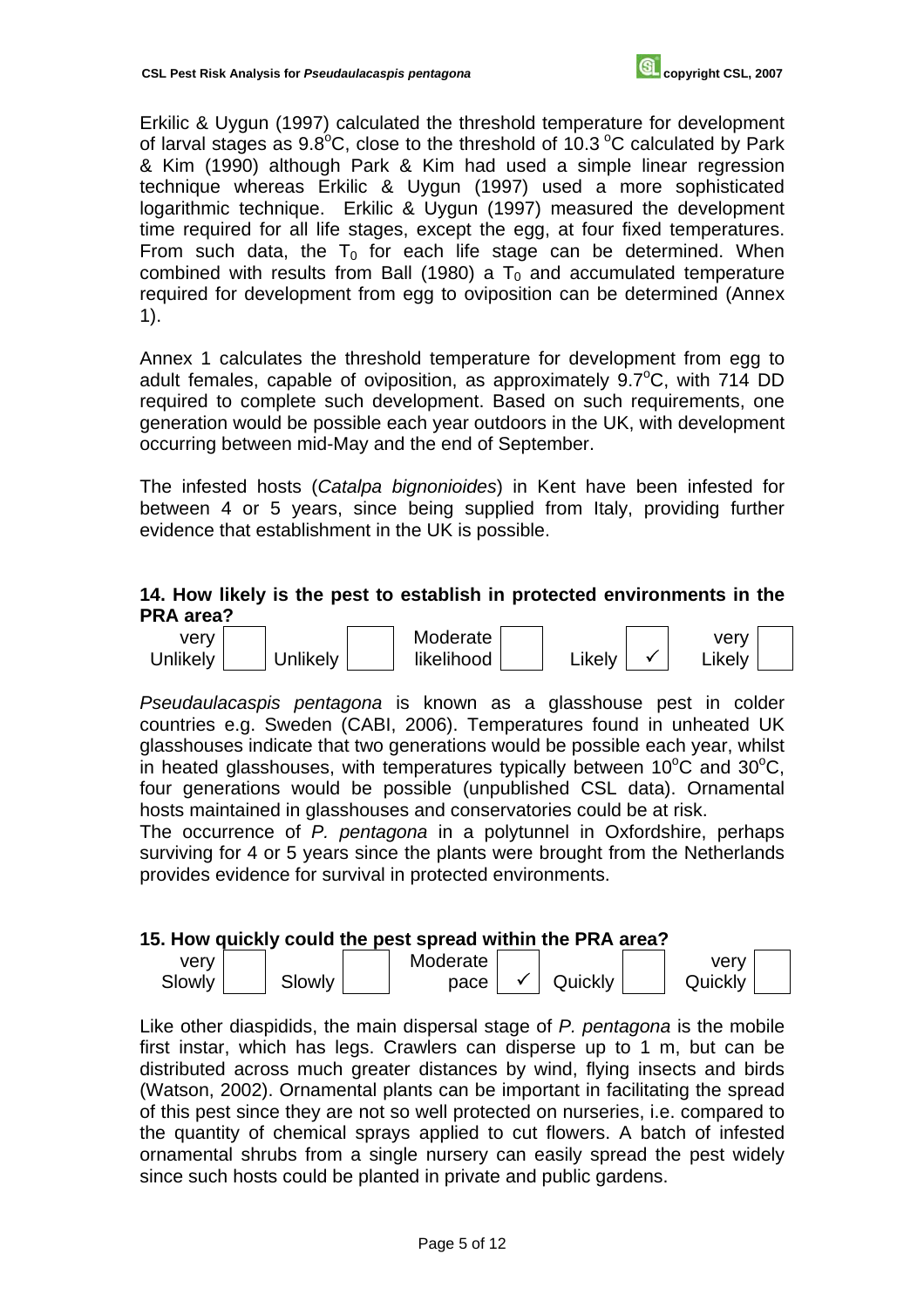### **16. What is the pest's potential to cause economic and/or environmental damage in the PRA area?**



*Pseudaulacaspis pentagona* has caused major problems in areas where it was accidentally introduced in the absence of its natural enemies. The efficiency of natural enemies is reduced in urban areas by pollution; consequently, *P. pentagona* can cause severe damage to ornamental plants in towns and cities (Watson, 2002). *P. pentagona* is unusual as a scale insect in that it is known to be able to kill some of its hosts. In temperate regions, dense populations can form thick crusts of scales on tree trunks and older branches. Such populations can discolour leaves and lead to abnormal leaf fall and cause dieback on branches, eventually killing branches and sometimes the entire tree. In warmer parts of its existing range, for example in the south-eastern USA (Florida & Georgia) *P. pentagona* is a serious pest of *Prunus* spp. (especially peach) and *Pyrus* (pear) where infestation can become significant and thousands of dollars are spent each year on the control of the pest (Branscome, 1999).

*P. pentagona* was described as a very destructive pest in the north-eastern USA (Kosztarab, 1996) especially on flowering cherry, mulberry, peach and other deciduous fruit trees. Infested trees lose vigour and their lives are shortened, and young plants can die very quickly after infestation.

In Europe, heavy outbreaks have occurred on ornamental plants in Hungary (Kosztarab & Kozar, 1988) where infested *Morus* exhibits dieback and can be killed after a few years. Heavy outbreaks have also occurred in Switzerland (Kozar *et al*., 1994; Mani *et al*., 1997). Crop losses caused by *P. pentagona* are difficult to assess, but Williams & Watson (1988) describe it as a destructive species in the South Pacific, and Danzig & Pellizzari (1998) claim *P. pentagona* is a dangerous pest of fruit and ornamental plants. It is economically important in France (Foldi, 2001) and Greece (Argyriou & Kourmadas, 1981). This could suggest that control is difficult.

### **17. What is the pest's potential as a vector of plant pathogens?**

*Pseudaulacaspis pentagona* is not known as a vector of plant pathogens.

#### **STAGE 3: PEST RISK MANAGEMENT**

#### **18. How likely is the pest to continue to be excluded from the PRA area?**



*Pseudaulacaspis pentagona* is spreading northwards in Europe and is present in northern France. It is likely to be transported to the UK either inadvertently via trade in plants or plant products, aerially via wind, birds or other flying insects, or mechanically with other goods or vehicles coming from Continental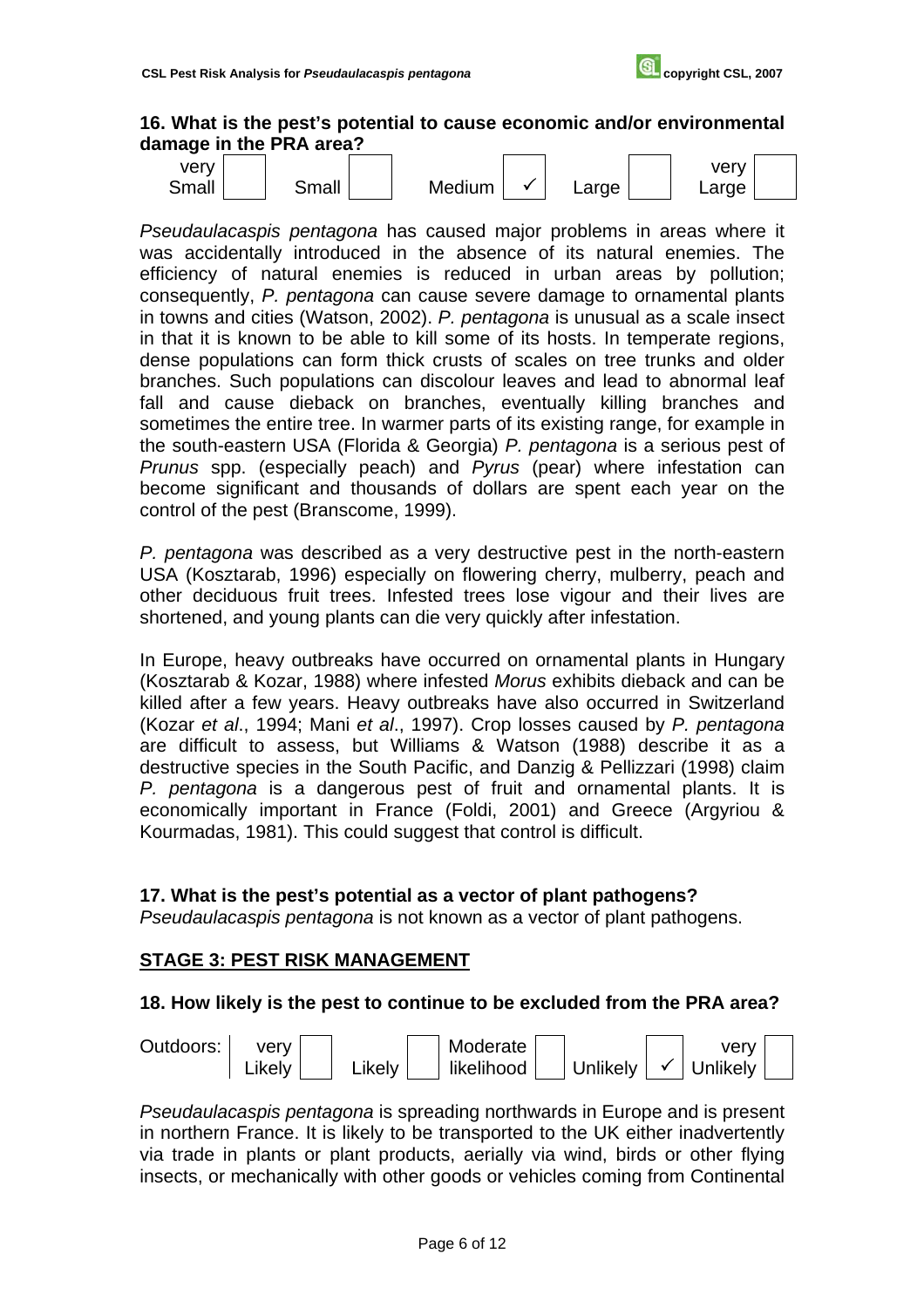Europe. As noted in 13., hosts occur widely outdoors across the UK. The presence of the pest in the UK may go undetected for several years (see 2.) during which time the organism may become more widespread.



The pest is likely to be detected more quickly after its first arrival in protection than out of doors. As such there is a better chance of excluding it by treating outbreaks.

### **19. How likely are outbreaks to be eradicated?**



Infested hosts can be trimmed/ pruned to remove infested parts, which could then be burned. Chemical options are available but the waxy covering of the organism affords it some protection (see 20).

## **20. What management options are available for containment and control?**

Repeated application of chemical insecticides over more than one season may be required. The mobile  $1<sup>st</sup>$  instar crawler stages, that in the UK are most likely to be active in spring / early summer, are the most vulnerable to chemical treatments. Applications of "professional products" (cf. "home and garden products") are likely to have a higher efficacy but in a private garden these can only be applied by qualified contractors. Spay equipment such as a knapsack mist blower will be needed to achieve adequate coverage when treating trees.

Due to the waxy coat of the pest, chemical treatments are likely to include oils mixed with insecticides. The CSL Action Recommendations Team can provide advice to PHSI.

A pheromone trap is commercially available to monitor for this pest. It has been estimated that *P. pentagona* would be detected on a pheromone trap ten years before symptoms became clearly visible on hosts (Kozar, pers. comm., 2006).

| <b>Area of PRA</b>  | <b>Uncertainties</b>                                                                 | Further work that would reduce<br>uncertainty                              |
|---------------------|--------------------------------------------------------------------------------------|----------------------------------------------------------------------------|
| <b>Taxonomy</b>     | None. The taxonomy is now<br>stable.                                                 |                                                                            |
| <b>Pathway</b>      | Identify other potential<br>sources.                                                 | Quantity of inspections carried out<br>on traded/ imported hosts.          |
| <b>Distribution</b> | Organism may be more<br>widespread in Europe<br>(possibly UK already, see<br>spread) | Publicise pest and seek further<br>information from industry and EU<br>MS. |

**Further work that would reduce uncertainties**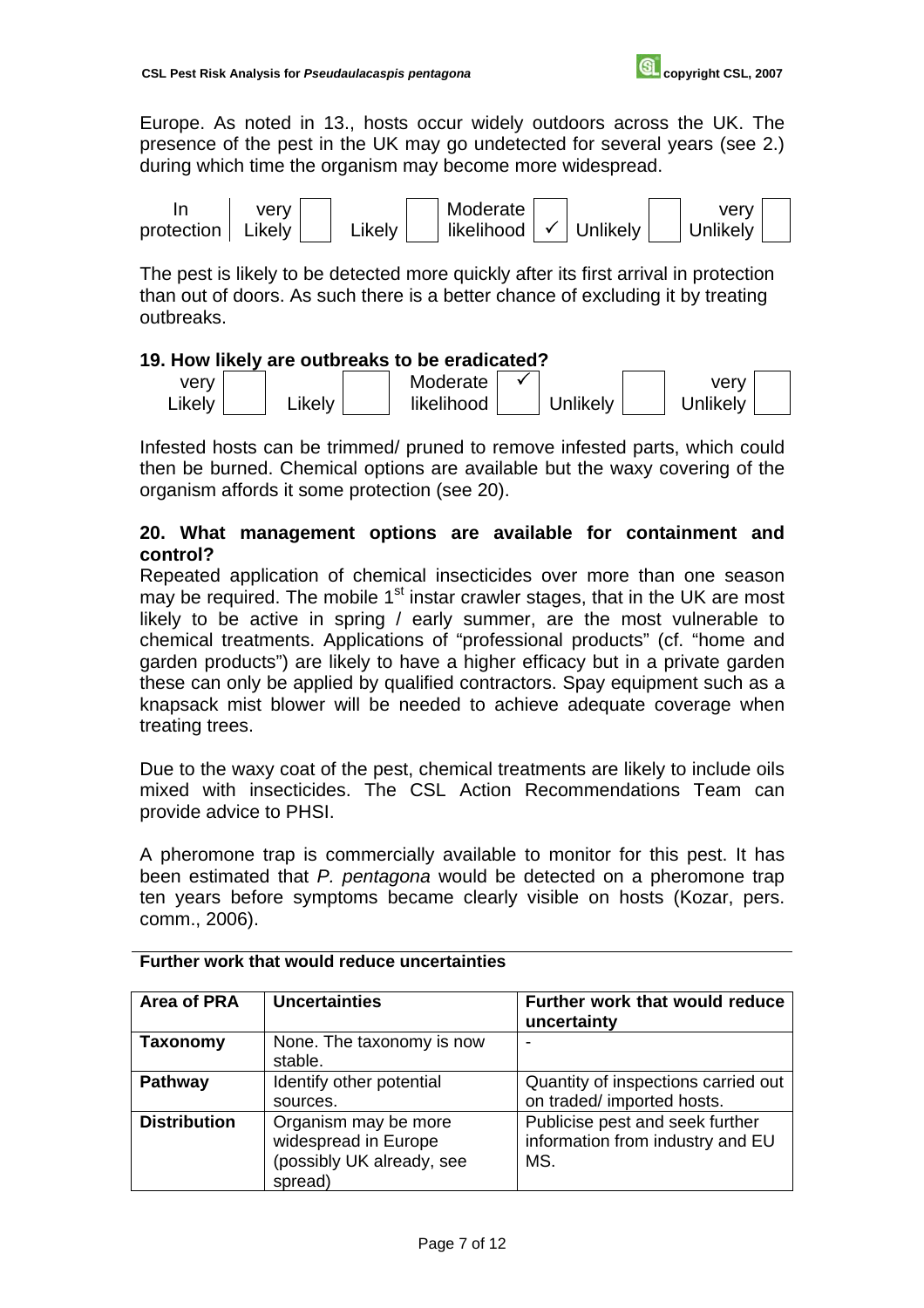| <b>Establishment</b> | Could the pest establish<br>elsewhere in UK, outside of<br>Kent?                                                   | Collect met data from the Kent<br>area for the past 4/5 years and<br>compare it with the rest of the UK. |
|----------------------|--------------------------------------------------------------------------------------------------------------------|----------------------------------------------------------------------------------------------------------|
| <b>Spread</b>        | The organism has probably<br>been in the UK for 4 or 5 years<br>already. Has it spread from the<br>garden in Kent? | Survey hosts in the vicinity of the<br>infested Kent garden to determine<br>the extent of establishment. |
| <b>Impact</b>        | Impacts in cooler regions of its<br>existing distribution are not<br>well described.                               | Contact northern EU MS and ask<br>about impacts.                                                         |
| <b>Management</b>    |                                                                                                                    |                                                                                                          |

### **21. Summary**

*Pseudaulacaspis pentagona* (the white peach scale) has been detected on *Catalpa bignonioides* trees in a Kent garden. The infested trees were sourced from Italy and arrived in the UK in approximately 2001 or 2002. The organism has previously been found on *Prunus* in a private polytunnel in Oxordshire. The plants had originated from the Netherlands in 2001 or 2002.

*P. pentagona* is a highly destructive polyphagous pest across much of the world. It occurs in several EU MS (France, Germany, Greece, Hungary, Italy, Malta, Netherlands, Portugal, Spain, Sweden).

Many hosts are grown in the UK, including several ornamental trees, shrubs and fruit such as *Pyrus*, *Ribes* and *Rubus*. *P. pentagona* is thought to originate from the Far East, China and Japan, where it is a particular pest of *Prunus* and *Morus*.

*Pseudaulacaspis pentagona* is likely to be able to establish outdoors in the UK with one generation per year. Within protected environments two or three generations may be possible each year. *Pseudaulacaspis pentagona* Is known to occur in glasshouses in Sweden.

In areas where *P. pentagona* has been accidentally introduced in the absence of its natural enemies, major damage has been caused to hosts.

# **22. Conclusion**

*Pseudaulacaspis pentagona* is a potentially damaging pest to a number of hosts of economic importance in the UK.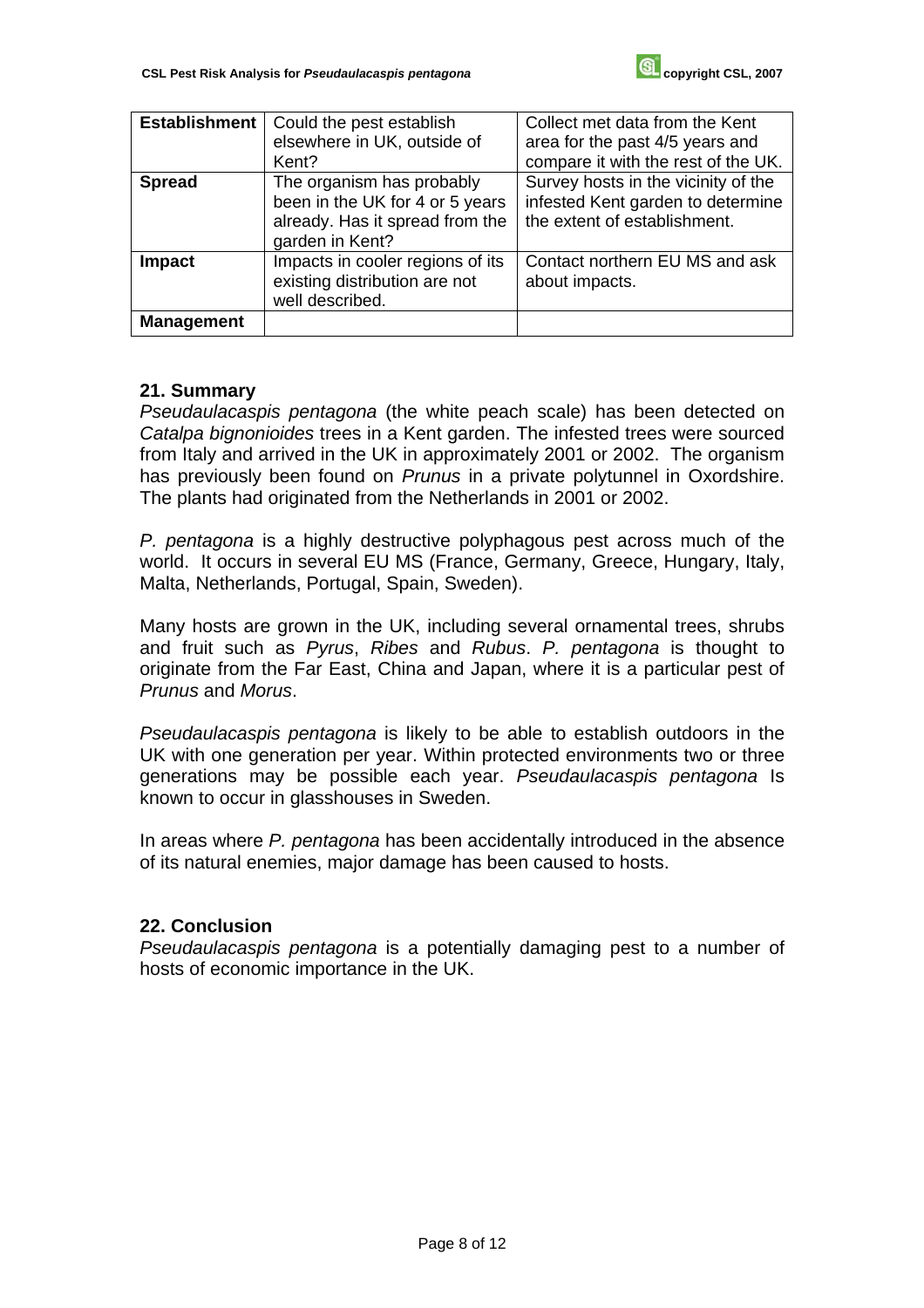# **REFERENCES**

- Argyriou LC, Kourmadas AL. 1981. Contribution to the timing for the control of Diaspididae scales of olive trees. *Annales de l'Institut Phytopathologique Benaki* **13**: 65-72.
- Ball JC. 1980. Development and fecundity of the white peach scale at two constant temperatures. *Florida Entomologist*. 63: 1, 188-194.
- Bobb ML, Weidhaas JAJr, Ponton LF, 1973. White peach scale: life history and control studies. *Journal of Economic Entomology*, 66(6): 1290- 1292.
- Branscome D. 1999. White peach scale. In, Featured creatures, http://creatures.ifas.ufl.edu/orn/scales/white\_peach\_scale.htm
- Danzig EM, Pellizzari G. 1998. Diaspididae. In: F. Kozár (ed.), *Catalogue of Palaearctic Coccoidea*. Hungarian Academy of Sciences. Akaprint Nyomdaipari Kft., Budapest, Hungary: 172-370.
- EPPO 2005. EPPO Plant quarantine information retrieval system v4.5 (Dec. 2005)
- Erkilic L, Uygun N. 1997. Development time and fecundity of the white peach scale, Pseudaulacaspis pentagona, in Turkey. *Phytoparasitica*. **25**: 1, 9-16.
- Foldi I. 2001. Liste des cochenilles de France (Hemiptera, Coccoidea). Bulletin de la Société entomologique de France 106: 303-308.
- Gurkan S. 1982. Investigations on the bioecology of *Pseudaulacaspis pentagona* Targ., a pest of peach and mulberry in the Marmara Region. [Turkish] *Bitki Koruma Bulteni*. **22**: 4, 179-197.
- Kosztarab M. 1996. *Scale insects of north-eastern North America. Identification, biology, and distribution*. Virginia Museum of Natural History, Martinsville, Virginia, USA. 650 pp.
- Kosztarab M, Kozár F. 1988. *Scale insects of Central Europe*. Akademiai Kaido, Budapest, Hungary. 456 pp.
- Kozár F, Guignard E, Bachmann F, Mani E, Hippe C. 1994. The scale insect and whitefly species of Switzerland (Homoptera: Coccoidea and Aleyrodoidea). *Mitteilungen der Schweizerischen Entomologischen Gesellschaft* **67**: 151-161.
- Kozar F, Benedicty ZK. 2004. Effect of the extreme cold winter in 2001/2002 on *Pseudaulacaspis pentagona*, and new data of distribution in Central-Europe. Bulletin OILB/SROP. International Organization for Biological and Integrated Control of Noxious Animals and Plants (OIBC/OILB), West Palaearctic Regional Section (WPRS/SROP), Dijon, France: **27**: 5, 19-24.
- Mani E, Kozár F, Schwaller F, Hippe C. 1997. The occurrence and biology of the mulberry scale, *Pseudaulacaspis pentagona* (Targioni-Tozzetti) (Homoptera: Diaspididae), in Switzerland. (In German.) *Mitteilungen der Schweizerischen Entomologischen Gesellschaft* **70**: 399-408.
- Mazzoni E, Cravedi P. 1999. White peach scale phenology and climatic parameters. Bulletin OILB/SROP. International Organization for Biological and Integrated Control of Noxious Animals and Plants (OIBC/OILB), West Palaearctic Regional Section (WPRS/SROP), Dijon, France: 1999. 22: 11, 101-106.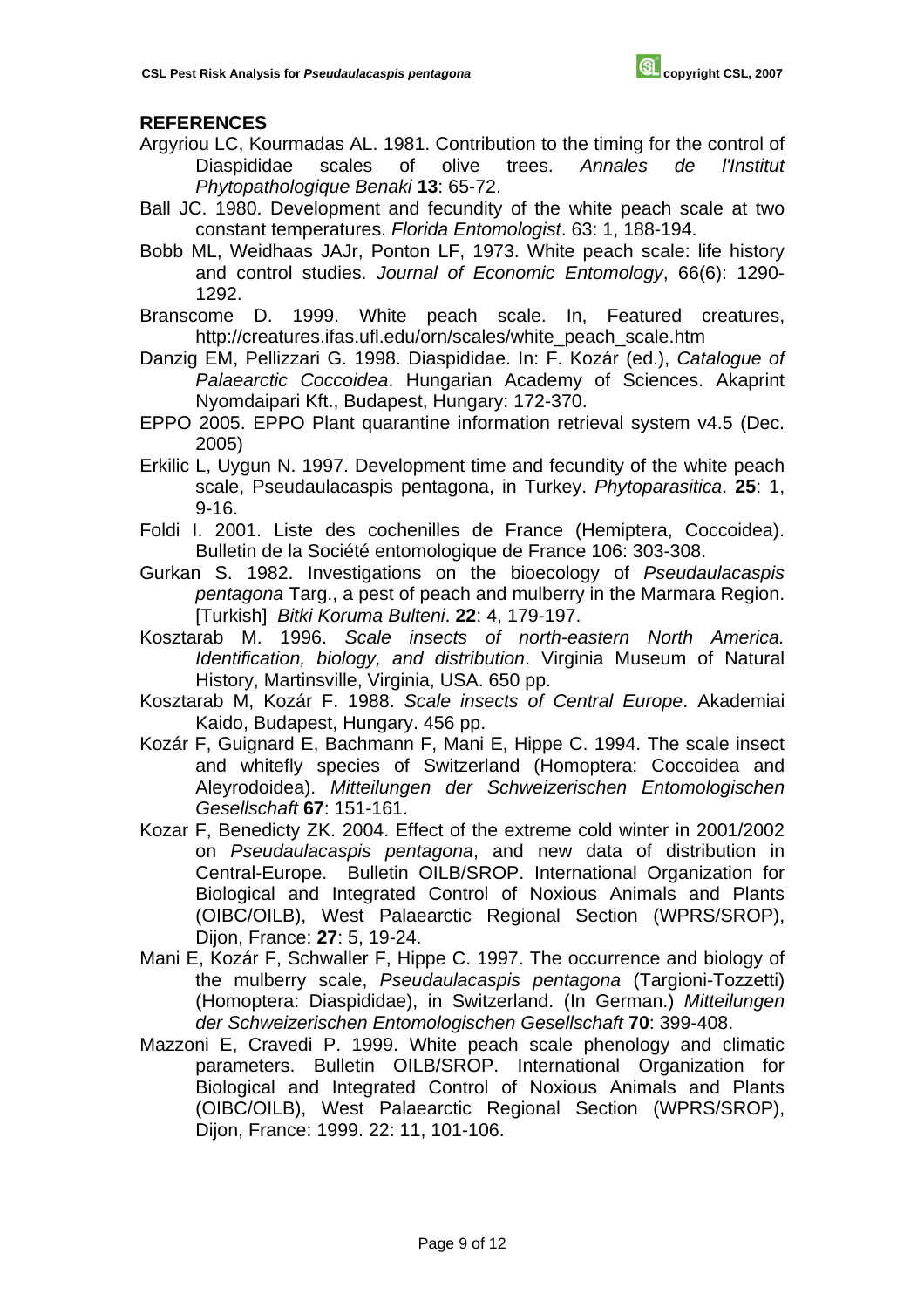- Park JD, Kim KC. 1990. Effect of temperature on development and the distribution within trees of mulberry scale, *Pseudaulacaspis pentagona.* [Korean] *Korean Journal of Applied Entomology.* **29**(4), 238-243.
- Stimmel JF, 1982. Seasonal history of the white peach scale, *Pseudaulacaspis pentagona* (Targ.-Tozz.) (Homoptera: Diaspididae) in northeastern Pennsylvania. *Proceedings of the Entomological Society of Washington*, 84(1):128-133.
- Takeda M. 2004. Effects of temperature on oviposition in overwintering females and hatch in first-generation larvae of Pseudaulacaspis pentagona (Hemiptera: Diaspididae). *Applied Entomology and Zoology*. **39**: 1, 15-26.
- Watson GW. 2002. *Pseudaulacaspis pentagona.* In Arthropods of Economic Importance. Diaspididae of the world. World Biodiversity database.
- Williams DJ, Watson GW. 1988. The scale insects of the tropical South Pacific region. Part 1 The armoured scales (Diaspididae). CAB International, Wallingford, UK. 290 pp.

**Name of Pest Risk Analyst:** Alan MacLeod

**Address:** Central Science Laboratory, Sand Hutton, York, YO41 1LZ UK.

**Date:** January 2007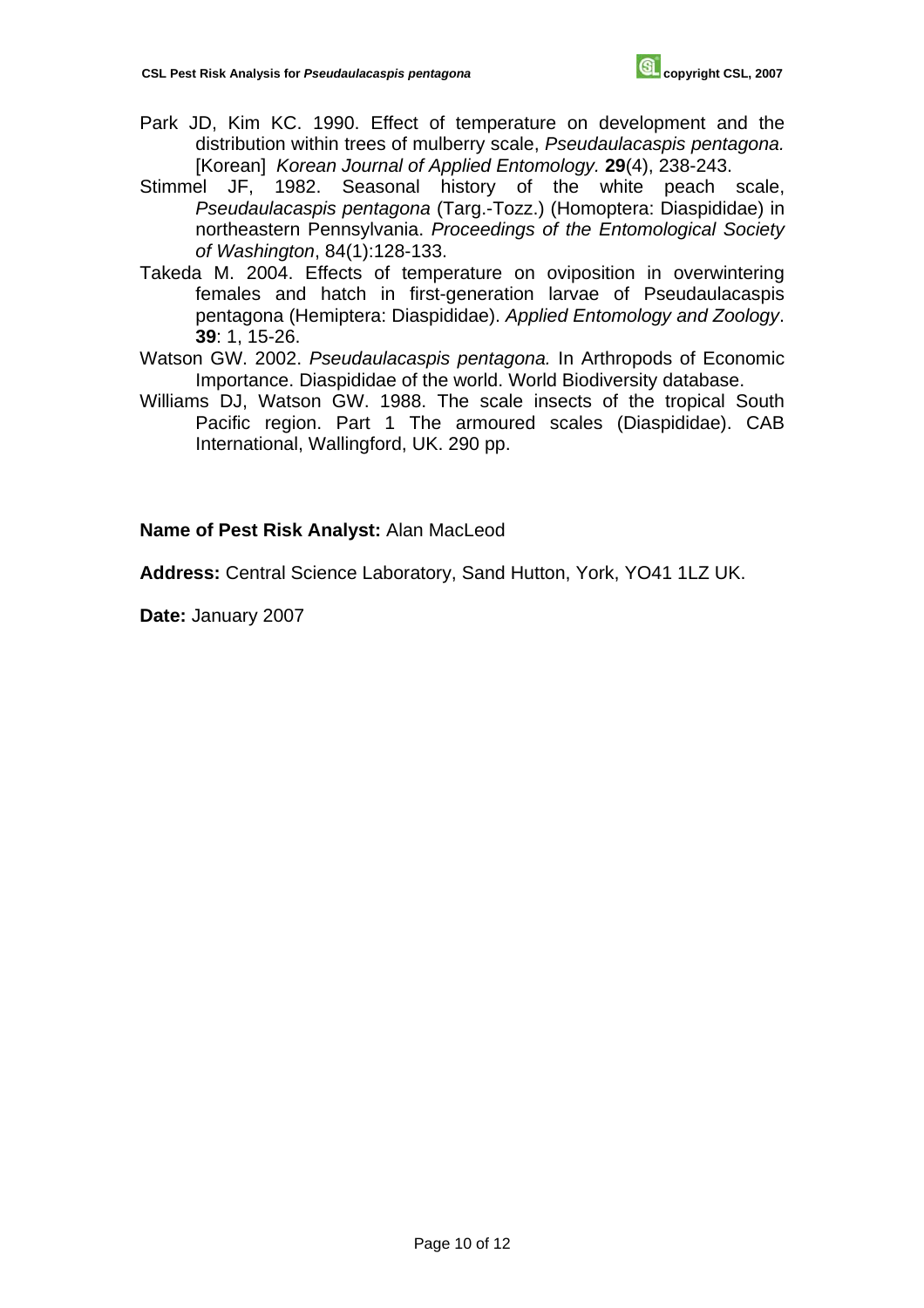#### **ANNEX 1**

#### **1) P. pentagona egg development from Ball (1980)**



$$
To = 0.2082/.0209 = 9.95
$$
  
DD = 1/.0209 47.8

Based on above, days for development at 15, 20, 25 and 30C are shown below

| . . |      |        |               |
|-----|------|--------|---------------|
|     | Temp | rate   | days (1/rate) |
|     | 15   | 0.1053 | 9.5           |
|     | 20   | 0.2098 | 4.8           |
|     | 25   | 0.3143 | 3.2           |
|     | 30   | 0.4188 | 2.4           |
|     |      |        |               |

#### **2) Add egg development at fixed temps to data from Erkilic & Uygun (1997) who examined development of instars and adult oviposition**

| Life stage             | Temp | development time (days) | 1/days |
|------------------------|------|-------------------------|--------|
| egg                    | 15   | 9.5                     | 0.1053 |
| 1st instar             | 15   | 21.5                    | 0.0465 |
| 2nd instar             | 15   | 33.4                    | 0.0299 |
| preoviposition         | 15   | 36.1                    | 0.0277 |
| egg                    | 20   | 4.8                     | 0.2098 |
| 1st instar             | 20   | 11.8                    | 0.0847 |
| 2nd instar             | 20   | 18.3                    | 0.0546 |
| preoviposition         | 20   | 27                      | 0.0370 |
| egg                    | 25   | 3.2                     | 0.3143 |
| 1st instar             | 25   | 9.5                     | 0.1053 |
| 2nd instar             | 25   | 13.6                    | 0.0735 |
| preoviposition         | 25   | 20.8                    | 0.0481 |
| egg                    | 30   | 2.4                     | 0.4188 |
| 1st instar             | 30   | 7.3                     | 0.1370 |
| 2nd instar             | 30   | 13.1                    | 0.0763 |
| preoviposition         | 30   | 16.5                    | 0.0606 |
| Sum egg to oviposition | 15   | 100.5                   | 0.0100 |
|                        | 20   | 61.9                    | 0.0162 |
|                        | 25   | 47.1                    | 0.0212 |
|                        | 30   | 39.3                    | 0.0255 |